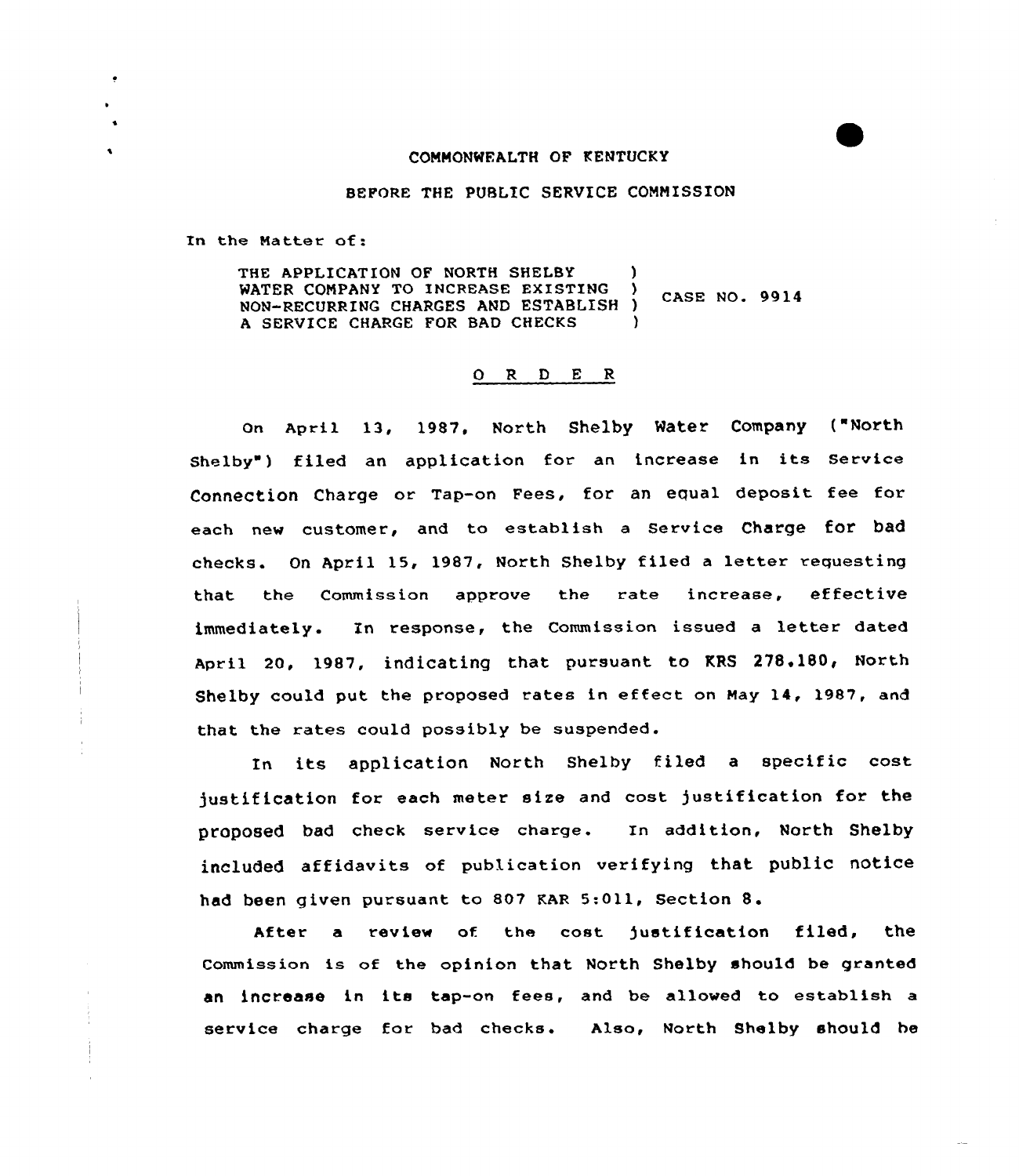allowed to charge an equal deposit fee for all new customers; however, the deposit amount may not be in excess of 2/12 of any customer's annual bill.

### Findings and Orders

The Commission, having considered the evidence and being advised, is of the opinion and finds that:

l. North Shelby should be granted an increase in its tap-on fees for a 5/8 inch x 3/4 inch meter and for a l inch meter as set out in Appendix A.

2. North Shelby should be permitted to estab) ish a Service Charge for bad checks as set out in Appendix A.

3. North Shelby should be permitted to charge an equal deposit fee for all new customers as set out in Appendix A.

<sup>4</sup> North Shelby shall file within <sup>30</sup> days from the date of this Order its revised tariff sheets setting out the rates approved herein.

Accordingly, each of the above findings is HEREBY ORDERED.

Done at Frankfort, Kentucky, this 14th day of May. 1987.

PUBLIC SERVICE CQNNISSION

had g./**de**+ Chairma

Williams

ATTEST:  $\overline{V}$ ice Chairmanns and  $\overline{V}$ ice Chairmanns and  $\overline{V}$ ice Chairmanns and  $\overline{V}$ ice Chairmanns and  $\overline{V}$ ice Chairmanns and  $\overline{V}$ ice Chairmanns and  $\overline{V}$ ice Chairmanns and an iomraid and an iomraid

 $\bullet$ 

 $\epsilon$ 

Executive Director